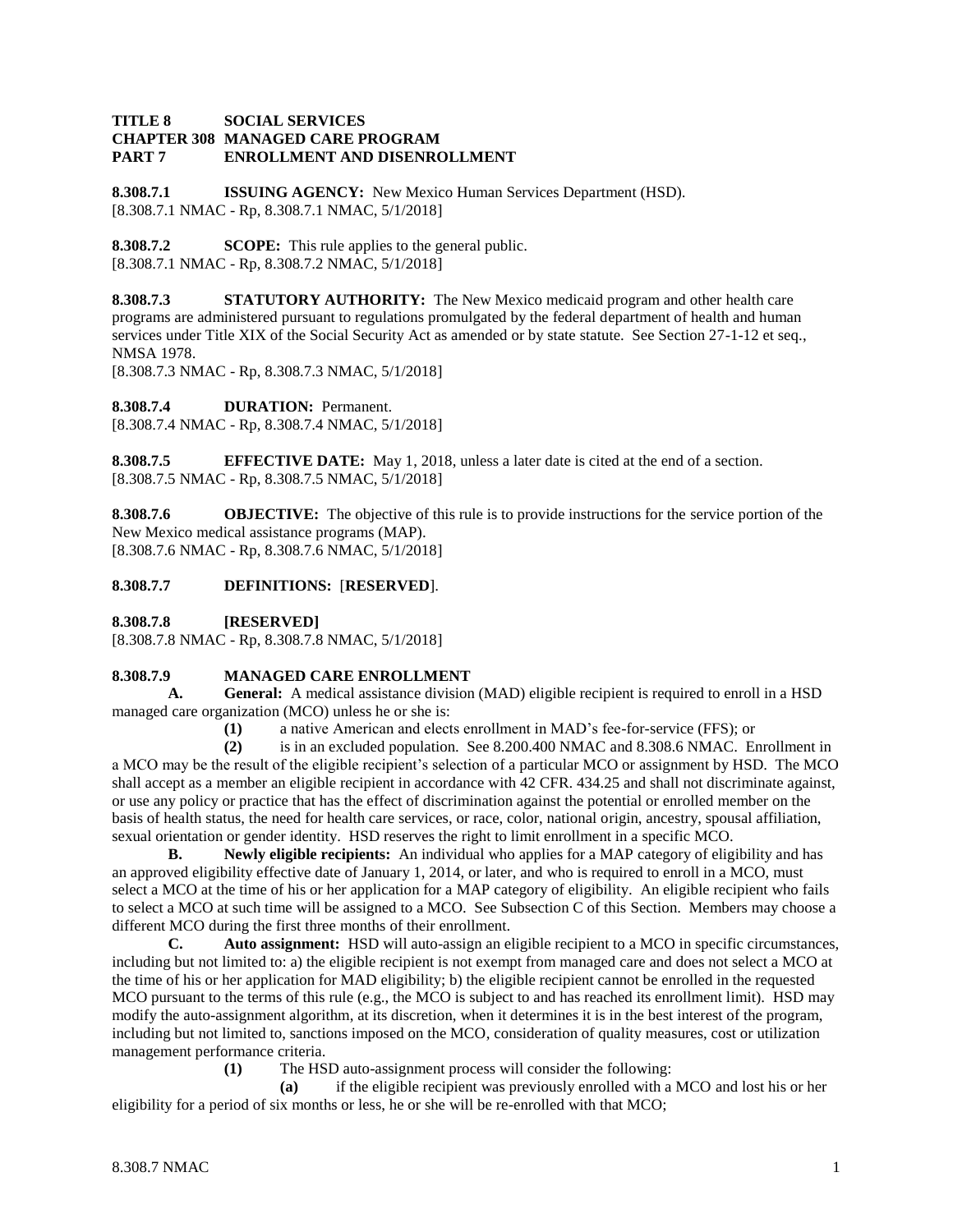**(b)** if the eligible recipient has a family member enrolled in a specific MCO, he or she will be enrolled with that MCO;

**(c)** if the eligible recipient is a newborn, he or she will be assigned to the mother's MCO; see Subsection A of 8.308.6.10 NMAC; or

**(d)** if none of the above applies, the eligible recipient will be assigned using the default logic that assigns an eligible recipient to a MCO.

**D. Effective date for a newly eligible recipient's enrollment in managed care:** In most instances, the effective date of enrollment with a MCO will be the same as the effective date of eligibility approval. In instances of an award of retroactive MAD eligibility, the effective date of managed care enrollment of the eligible recipient may not exceed a two year retroactive span.

**E. Eligible recipient member lock-in:** A member's enrollment with a MCO is for a 12-month lockin period. During the first three months after his or her initial or annual MCO enrollment, either by the member's choice or by auto-assignment, he or she shall have one option to change MCOs for any reason, except as described below.

**(1)** If the member does not choose a different MCO during his or her first three months, the member will remain with this MCO for the full 12-month lock-in period before being able to switch MCOs.

**(2)** If during the member's first three months of enrollment in the initially or annuallyselected or a HSD assigned MCO, and chooses a different MCO, he or she is subject to a new 12-month lock-in period and will remain with the newly selected MCO until the lock-in period ends. After that time, the member may switch to another MCO.

**(3)** At the conclusion of the 12-month lock-in period, the member shall have the option to select a new MCO, if desired. The member shall be notified of the option to switch MCOs 60 days prior to the expiration date of the member's lock-in period, the deadline by when to choose a new MCO.

**(4)** If a member loses his or her MAD eligibility for a period of six months or less, he or she will be automatically re-enrolled with the former MCO. If the member misses what would have been his or her annual switch MCO enrollment period, he or she may select another MCO within three months of reinstated MAD eligibility.

**F. Open MCO enrollment period:** Open enrollment periods are when a member can change his or her MCO without having to wait until the end of the 12 month lock-in period, and may be initiated at HSD's discretion in order to support program needs.

**G. Mass transfers from another MCO:** A MCO shall accept any member transferring from another MCO as authorized by HSD. The transfer of membership may occur at any time during the year.

**H. Change of enrollment initiated by a member:**

**(1)** A member may select another MCO during his or her annual renewal of eligibility, or recertification period.

**(2)** A member may request to be switched to another MCO for cause, even during a lock-in period. The member must submit a written request to HSD. Examples of "cause" include, but are not limited to:

**(a)** the MCO does not, because of moral or religious objections, cover the service

**(b)** the member requires related services (for example a cesarean section and a tubal ligation) to be performed at the same time, not all of the related services are available within the network, and his or her PCP or another provider determines that receiving the services separately would subject the member to unnecessary risk; and

**(c)** poor quality of care, lack of access to covered benefits, or lack of access to providers experienced in dealing with the member's health care needs.

**(3)** No later than the first calendar day of the second month following the month in which the request is filed by the member, HSD must respond. If HSD does not respond, the request of the member is deemed approved. If the member is dissatisfied with HSD's determination, he or she may request a HSD administrative hearing; see 8.352.2 NMAC for detailed description.

[8.308.7.9 NMAC - Rp, 8.308.7.9 NMAC, 5/1/2018]

### **8.308.7.10 DISENROLLMENT**

**A. Member disenrollment initiated by a MCO:** The MCO shall not, under any circumstances, disenroll a member. The MCO shall not request disenrollment because of a change in the member's health status, because of the his or her utilization of medical or behavioral health services, his or her diminished mental capacity, or uncooperative or disruptive behavior resulting from his or her special needs.

the member seeks;